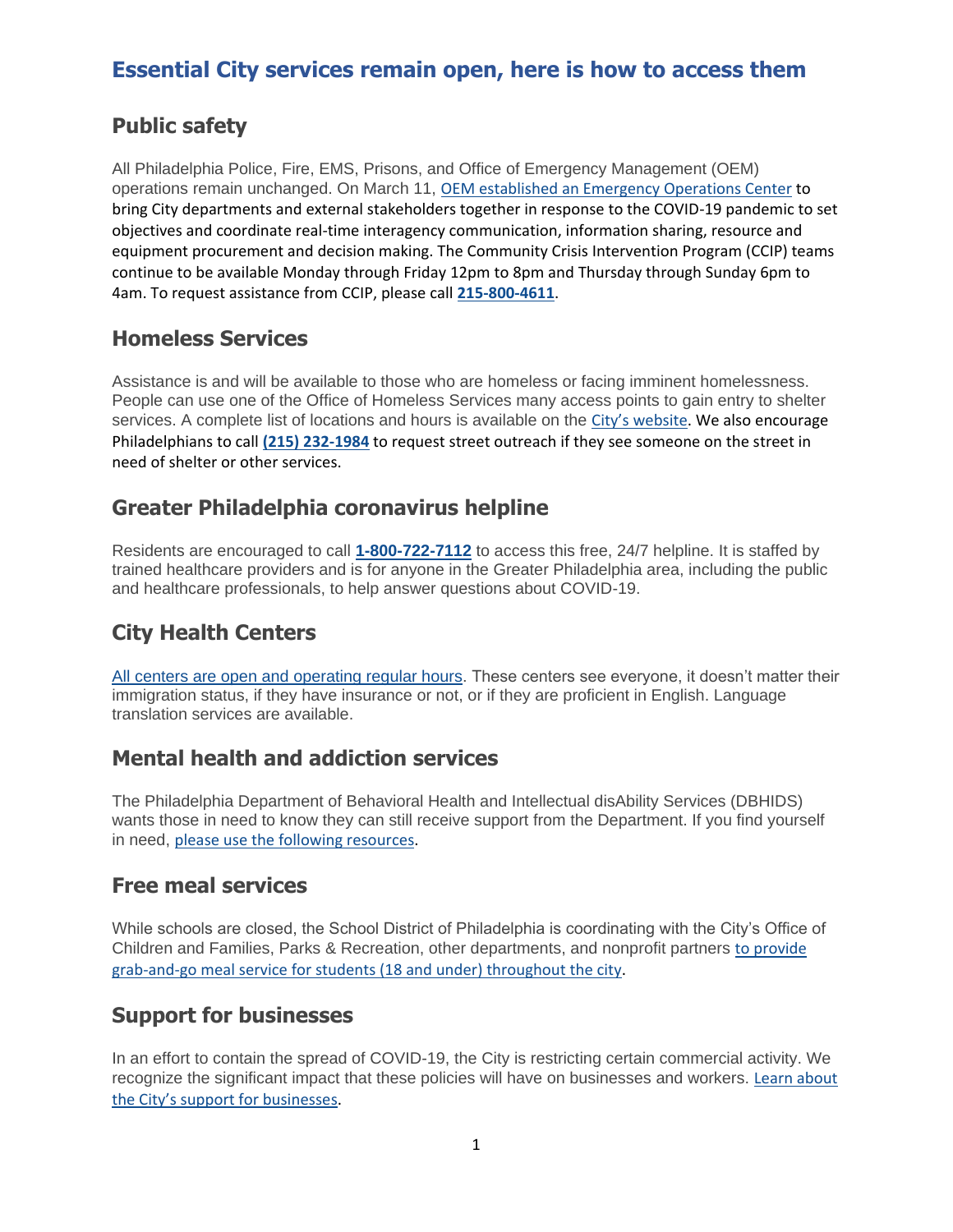## **Individuals who want to file a Protection From Abuse Order (PFA)**

Now through April 1st residents can file for emergency PFAs in room B-03 (the basement) of the Stout Center for Criminal Justice, 1301 Filbert St, Philadelphia, PA 19107, 24 hours a day, 7 days a week.

#### **Individuals who need legal advice related to domestic violence**

During normal business hours residents can call the Women Against Abuse Legal Center at **[\(215\)](tel:(215)%20686-7082)  [686-7082](tel:(215)%20686-7082)** and leave a message with a safe number for an advocate to call them back.

#### **Individuals who want to talk to a domestic violence advocate about their situation, their options, and safety planning**

Philadelphia Domestic Violence Hotline at **[1-866-723-3014](tel:1-866-723-3014)**remains open 24 hours a day, 7 days a week.

#### **Rec centers and older adult centers**

[50 recreation centers will remain open](https://www.phila.gov/2020-03-16-50-recreation-centers-and-six-older-adult-centers-to-remain-open/) from 2:00 to 6:00 p.m. to provide grab-and-go meals at 3:00 p.m. daily to children 18 and under. Through Friday, March 20, six older adult centers will also remain open for grab-and-go meal distribution.

#### **Trash and recycling collection**

Trash and recycling will be collected on a normal schedule. To report a missed pickup, [contact](https://www.phila.gov/311/form/Pages/default.aspx)  [Philly311.](https://www.phila.gov/311/form/Pages/default.aspx)

#### **Illegal dumping abatement**

Illegal dumping cleanup continues as part of the City's essential operations. To report illegal dumping in the act, call 9-1-1. To report illegal dumping after the fact, contact 3-1-1.

#### **Sanitation Convenience Centers**

The City's [Sanitation Convenience Centers](https://www.phila.gov/services/trash-recycling-city-upkeep/find-a-trash-or-recycling-center/) will remain open from 6:00 a.m. to 8:00 p.m. for residents to drop off materials.

#### **Philly311**

The City's non-emergency contact center remains open from 8:00 a.m. to 8:00 p.m Monday through Friday and will be adding additional capacity on weekends. Residents can place a service request by calling 3-1-1 or dialing **[\(215\) 686-8686](tel:(215)%20686-8686)** or through [submitting service requests online.](https://www.phila.gov/311/form/Pages/default.aspx) Language translation services are available.

#### **Free Library of Philadelphia digital resources**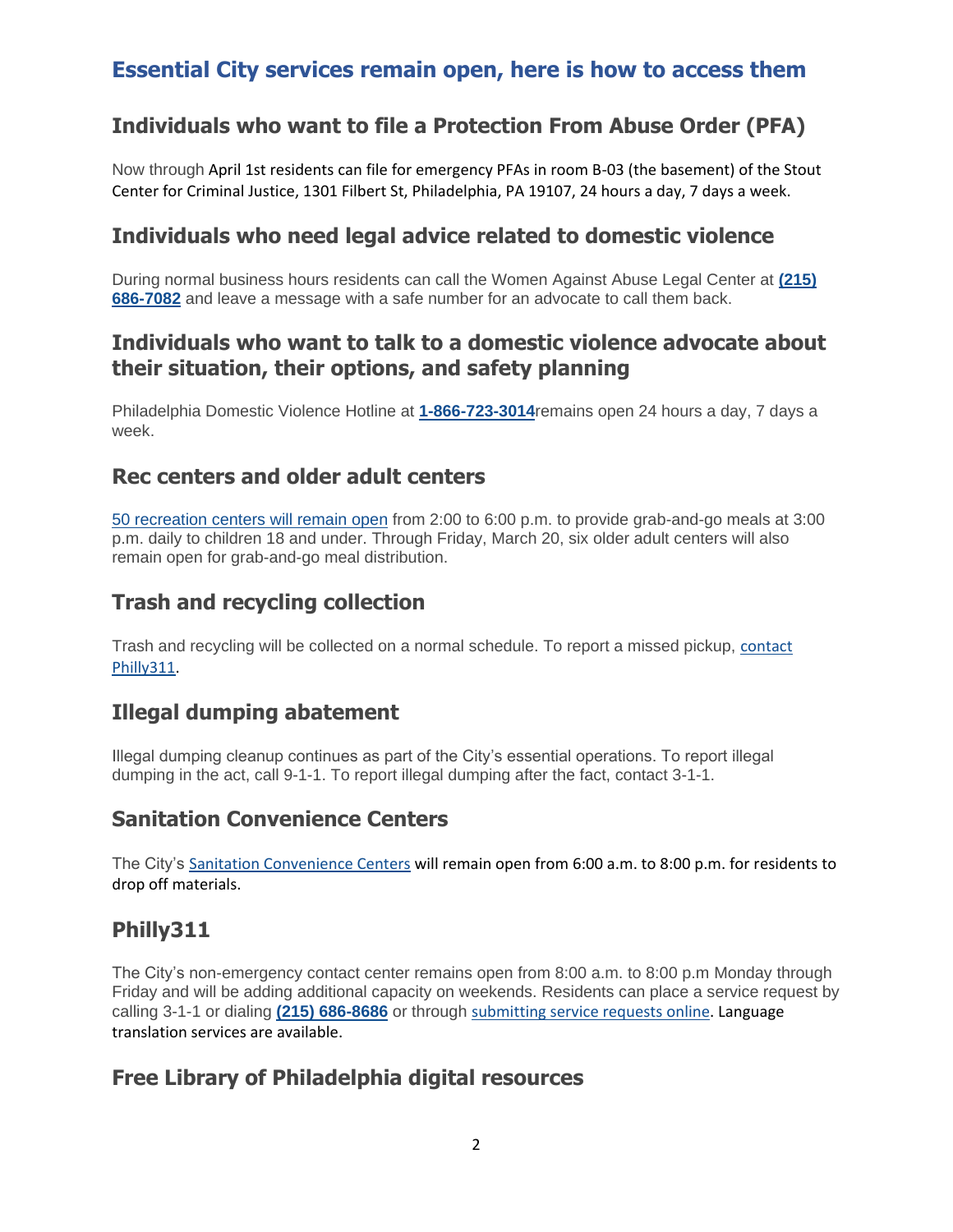[The Free Library](https://www.freelibrary.org/) maintains robust digital resources that you can access anywhere, including ebooks, audiobooks, movies, TV, and music, over 100 databases, and online courses from Mango Languages and Lynda.com from LinkedIn.

Resources from the Free Library are available to help students continue their learning from home at [www.freelibrary.org/ehomework](http://www.freelibrary.org/ehomework). You'll need your Free Library card number and PIN to log on.

## **Licenses and Inspections (L&I)**

L&I is continuing to provide core services. As of Monday, March 16, online permitting is available through the [eCLIPSEt](https://eclipse.phila.gov/phillylmsprod/pub/lms/Login.aspx)echnology platform. L&I has also launched an [automated phone system](https://www.phila.gov/documents/inspection-scheduling-materials/) customers can use to schedule permit inspections and check on the status of permit applications.

For more information on how L&I is serving customers and protecting public safety, see [phila.gov/li.](https://www.phila.gov/departments/department-of-licenses-and-inspections/) To learn more about using [eCLIPSE,](https://eclipse.phila.gov/phillylmsprod/pub/lms/Login.aspx) visit the [eCLIPSE resource page.](https://www.phila.gov/departments/department-of-licenses-and-inspections/permits-and-certificates/help-using-eclipse/)

# **Philadelphia Water Department (PWD)**

All necessary operations will continue uninterrupted to ensure residents have safe drinking water and that wastewater is treated. [Drinking water safety is not impacted by the virus and customers do not](https://phillyh2o.info/covid-19-update)  [need to purchase bottled water.](https://phillyh2o.info/covid-19-update)

The PWD customer contact center **[\(215\) 685-6300](tel:(215)%20685-6300)** will be open for emergencies 24/7.

Essential employees at PWD are working to minimize delays in service, including longer call wait times and delayed response to water emergencies such as water main breaks.

**Water shutoffs:** On Monday, March 16, PWD began restoring water service to all delinquent residential and commercial customers through Friday, May 15 and the restoration fee will be waived. Customers **will not be shut off** for nonpayment through May 15.

## **Philadelphia Gas Works**

PGW does not anticipate any service disruption to our customers at this time. Effective March 13, PGW is [suspending non-payment terminations until May 1, 2020.](https://www.pgworks.com/residential/covid-19) PGW also plans to waive new late payment charges.

## **PECO**

[PECO has robust plans to ensure continued electric and natural gas service for our customers](https://www.peco.com/SafetyCommunity/Safety/Pages/coronavirus.aspx) and do not foresee any issues meeting our customers' energy needs. Effective March 13, PECO is suspending [service disconnections and waiving new late payment charges](https://www.peco.com/News/Pages/Press%20Releases/PECOExpandsAssistanceProgramstoSupportAllCustomersDuringCoronavirusPandemic031320.aspx) through at least May 1, 2020.

## **Philadelphia International Airport**